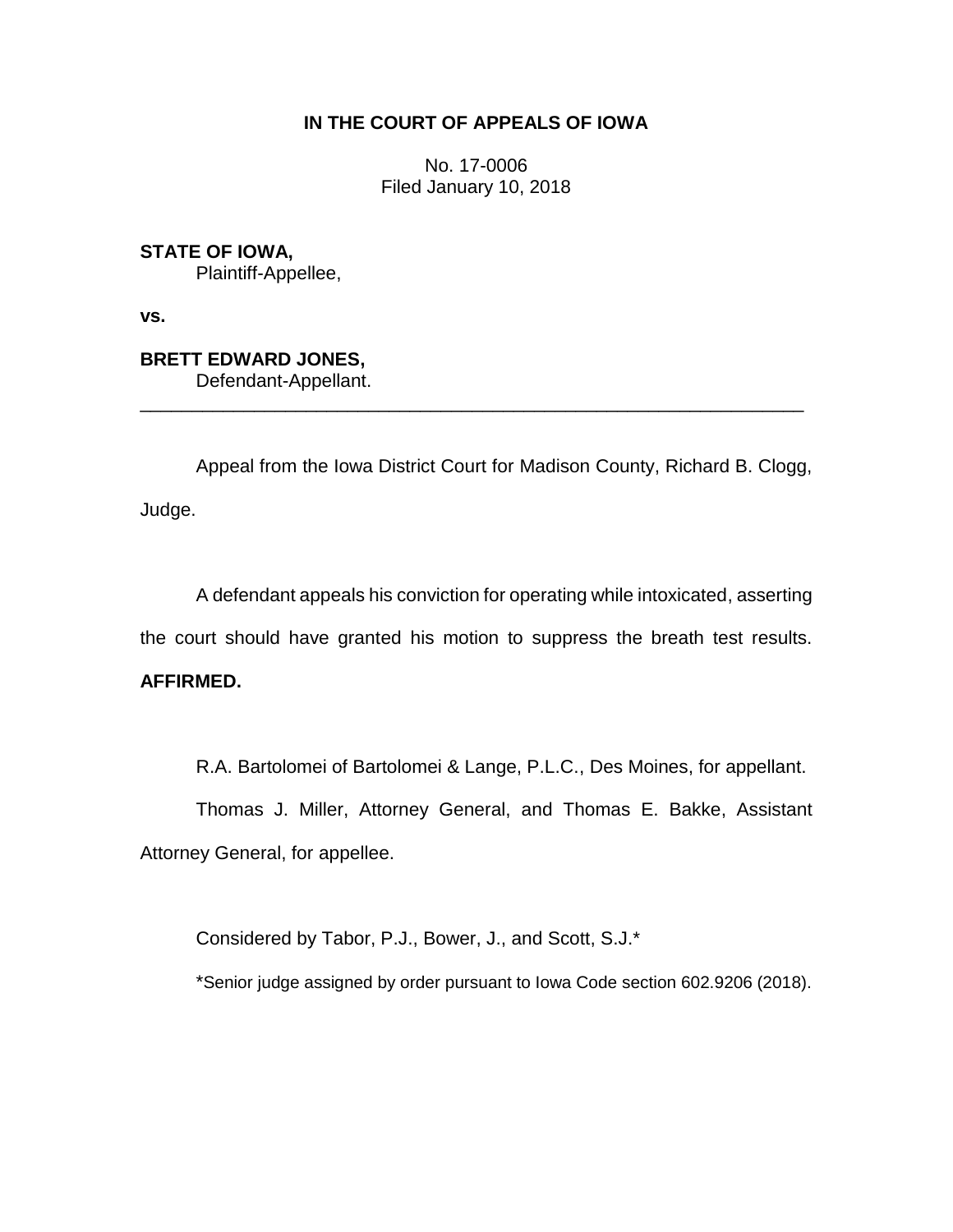### **SCOTT, Senior Judge.**

Following a bench trial, Brett Jones appeals his conviction for operating while intoxicated (OWI), second offense, in violation of Iowa Code section 321J.2 (2016). He asserts on appeal the district court should have granted his motion to suppress the breath test results because implied consent, outlined in section 321J.6(1), was improperly invoked. Because we conclude Jones communicated his refusal of the preliminary breath test (PBT) by his actions and silence, the deputy sheriff properly invoked implied consent, and the district court correctly denied Jones's motion to suppress.

### **I. Background Facts and Proceedings.**

While on patrol in Truro, Iowa, a Madison County deputy sheriff initiated a traffic stop of Jones's pickup truck after observing him repeatedly squeal his tires and rev his engine. The deputy observed the classic signs of intoxication after making contact with Jones—"He had bloodshot, watery eyes, slurred speech, and smelled of an alcoholic beverage." The deputy also observed an open beer can in the center console of Jones's truck. Jones had a slightly unsteady gait upon leaving his truck, and the deputy observed he had chewing tobacco in his mouth. The deputy instructed him to remove the tobacco, and Jones complied. The deputy then initiated three field sobriety tests, and Jones failed all three tests.

The deputy then advised Jones he had not passed any of the tests and he believed Jones was intoxicated. He advised Jones he would offer Jones a PBT: "I will offer you a PBT, which is a breath test I give you here. Is that something you want to take? It is up to you. You do not have to take it; it is not admissible in court." Jones did not respond for approximately eighteen seconds, and then,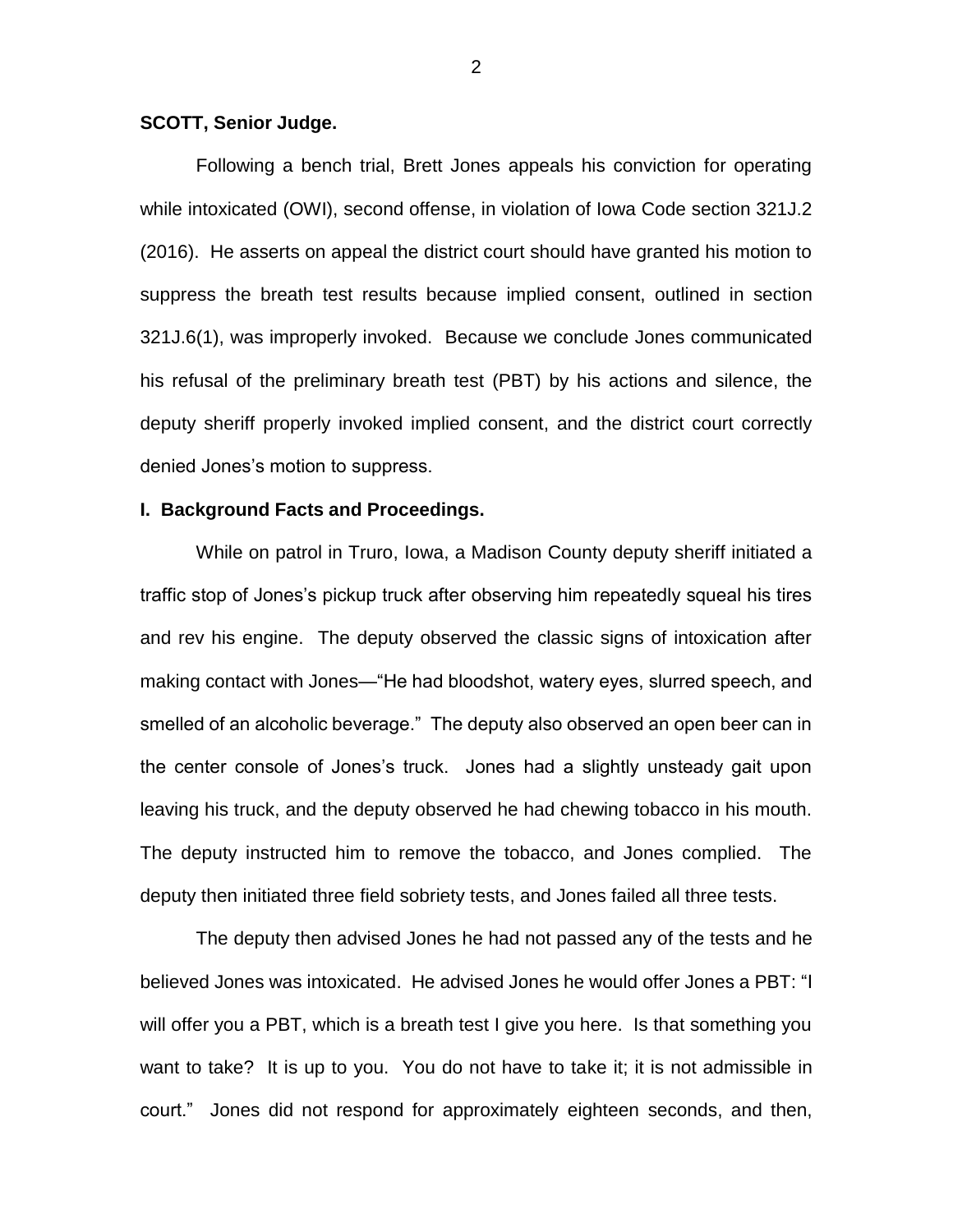according to the deputy's testimony, Jones got his chewing tobacco out of his pocket. The following exchange took place as Jones put chew in his mouth:

The deputy: "No chew." Jones: "What do you mean no chew?" The deputy: "You cannot have anything in your mouth." Jones: I've had chew in my mouth the whole f\*\*\*\*\*g time we've been talking." The deputy: "Alright, I'm taking that as a refusal then." Jones: "On what?" The deputy: "On the chew, because, like I've already told you, you can't." Jones: "Can't what." The deputy: "Have chew in your mouth." Jones: "Why?" The deputy: "Because it messes with the test. Alright, that's a refusal on that, then."

After settling on who would take possession of Jones's truck, the deputy handcuffed Jones and transported him to the station, where the deputy invoked implied consent and asked for a sample of Jones's breath. The reason indicated on the form for invoking implied consent was Jones's refusal to submit to the PBT.

The Datamaster test indicated Jones's blood alcohol content was .200.

Jones was charged with OWI, second offense. He filed a motion to suppress the result of the Datamaster test, asserting the deputy improperly invoked implied consent because he never refused to take the PBT. After an evidentiary hearing, the district court denied the motion on the basis that implied consent was properly invoked after a lawful arrest. The court found the deputy simply mistakenly forgot to check that basis on the implied consent form. The court summarily denied Jones's motion to reconsider, and Jones waived his right to a jury trial and proceeded to a trial on the minutes. After finding Jones guilty as charged, the court sentenced him to a two-year term of incarceration with all but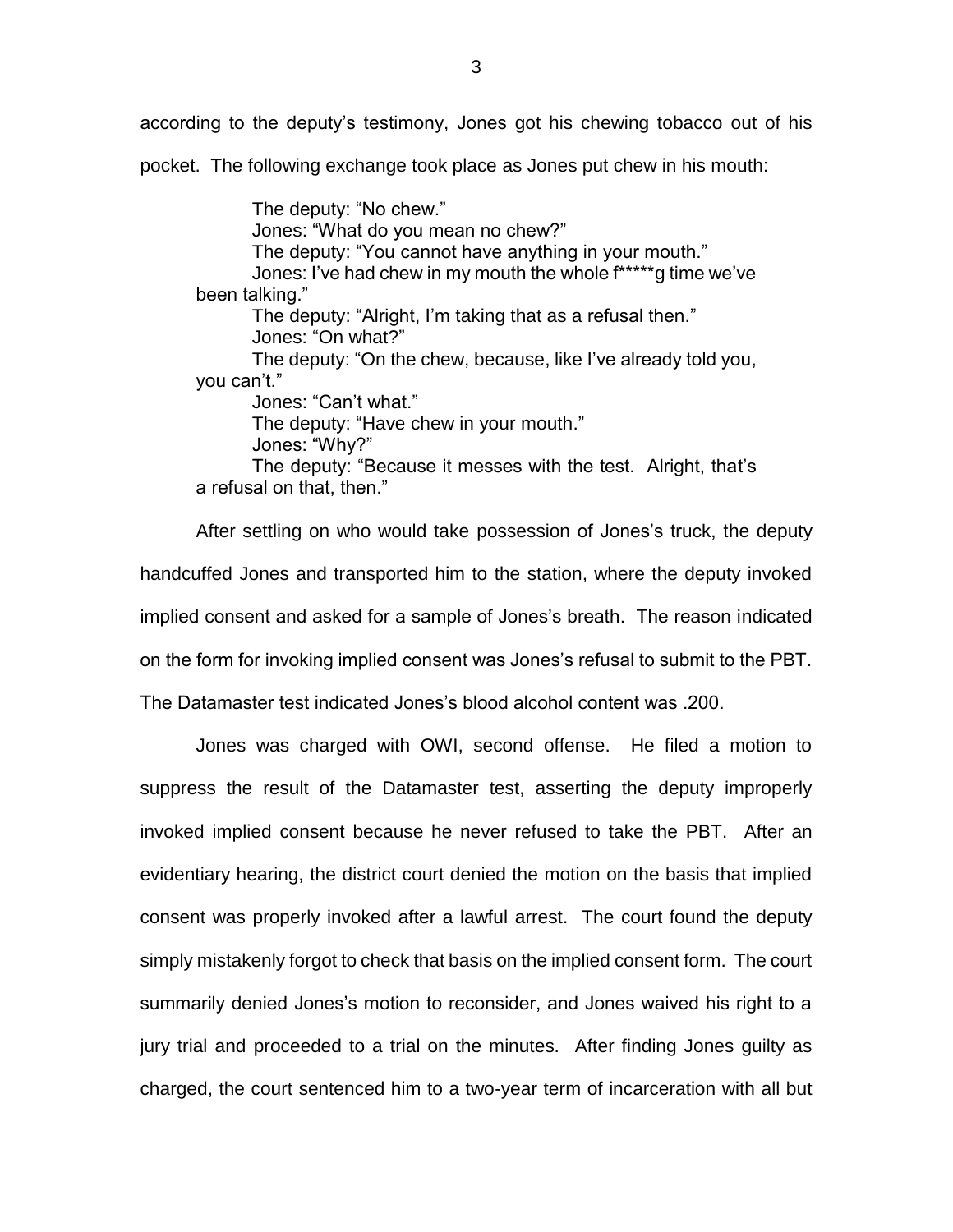seven days suspended. Jones was ordered to successfully complete the OWI Second Program, which would count four days toward the jail sentence, and be supervised on probation for two years. In addition, the statutory fine and surcharges were imposed, and Jones was order to complete a course for "drinking drivers." Jones appeals.

### **II. Scope and Standard of Review.**

In light of the fact Jones's motion to suppress was based on statutory interpretation, rather than on constitutional principles, our review of the district court's ruling is for the correction of errors at law. *See State v. Lukins*, 846 N.W.2d

902, 906 (Iowa 2014); *State v. Madison*, 785 N.W.2d 706, 707–08 (Iowa 2010).

## **III. Implied Consent.**

Iowa Code section 321J.6(1) provides a law enforcement officer can invoke

implied consent and request a sample of a person's breath, urine, or blood if,

among other reasons:

a. A peace officer has lawfully placed the person under arrest for violation of section 321J.2.

b. The person has been involved in a motor vehicle accident or collision resulting in personal injury or death.

c. The person has refused to take a preliminary breath screening test provided by this chapter.

d. The preliminary breath screening test was administered and it indicated an alcohol concentration equal to or in excess of the level prohibited by section 321J.2.

e. The preliminary breath screening test was administered to a person operating a commercial motor vehicle as defined in section 321.1 and it indicated an alcohol concentration of 0.04 or more.

f. The preliminary breath screening test was administered and it indicated an alcohol concentration less than the level prohibited by section 321J.2, and the peace officer has reasonable grounds to believe that the person was under the influence of a controlled substance, a drug other than alcohol, or a combination of alcohol and another drug.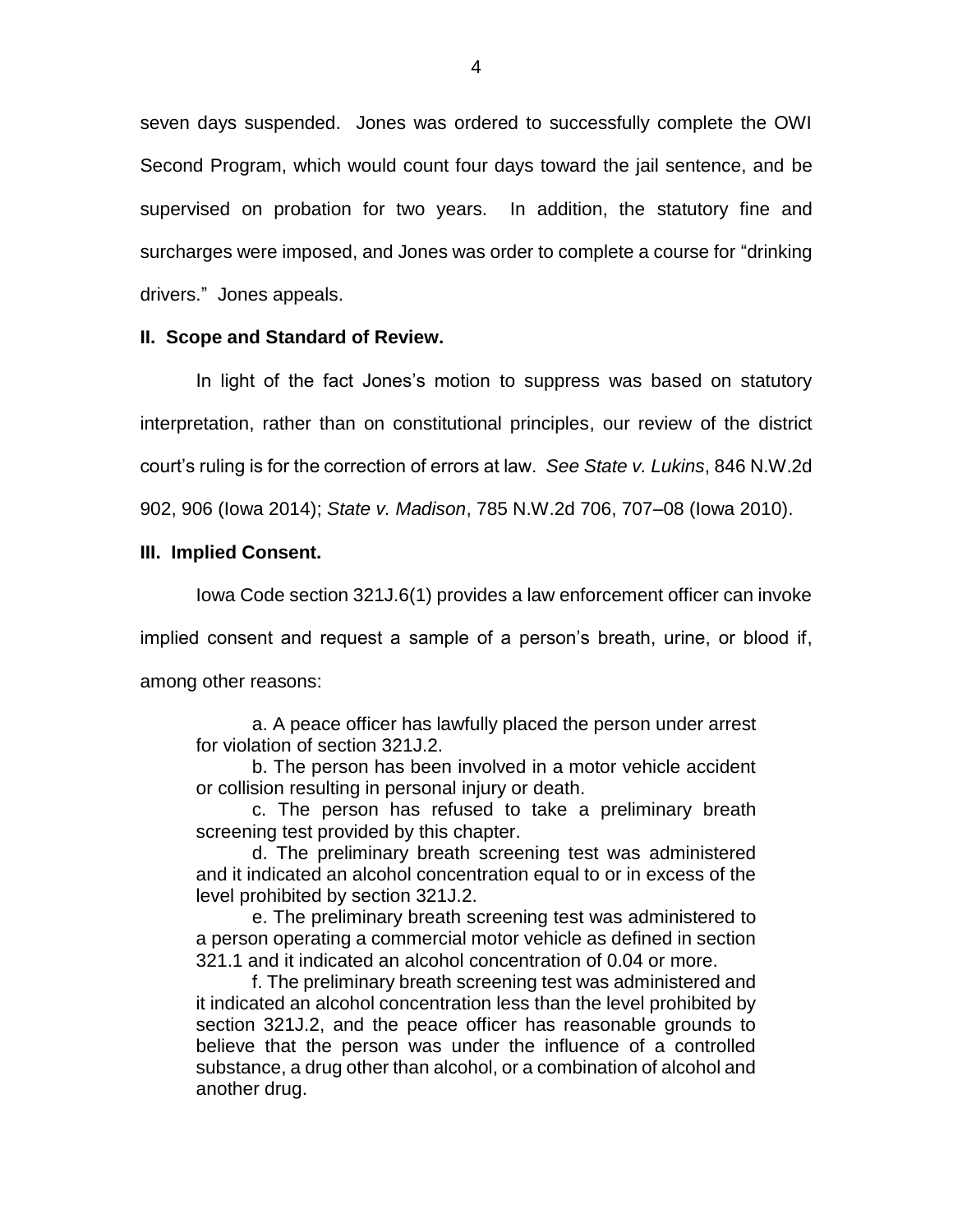g. The preliminary breath screening test was administered and it indicated an alcohol concentration of .02 or more but less than .08 and the person is under the age of twenty-one.

At issue in this case is paragraph c: "The person has refused to take a preliminary breath screening test provided by this chapter."<sup>1</sup> Jones maintains the deputy admitted on cross-examination at the motion to suppress hearing that the deputy never asked Jones to submit to the PBT and Jones never refused. Upon our review of the record, including the deputy's body camera video, we conclude the deputy did ask Jones to take the PBT by stating: "I will offer you a PBT, which is a breath test I give you here. Is that something you want to take?" Likewise, we conclude Jones refused to take the PBT by his behavior.

"We objectively consider the statement and conduct of the arrestee and the peace officer, as well as the surrounding circumstances, in determining if an arrestee has refused to submit to a chemical test." *Short v. Iowa Dep't of Transp.*, 447 N.W.2d 576, 578 (Iowa Ct. App. 1989).

We have held that anything less than an unqualified, unequivocal consent is a refusal. *See Swenumson v. Iowa Dep't of Public Safety*, 210 N.W.2d 660 (Iowa 1973) (attempt to stall test until attorney is consulted held to be a refusal); *see also McCrea v. Iowa Dep't of Transp.*, 336 N.W.2d 427 (Iowa 1983) (arrestee's failure to provide specimen after giving verbal consent held to be a refusal); *Taylor v. Iowa Dep't of Transp.*, 260 N.W.2d 521 (Iowa 1977) (lack of cooperation held a refusal); *Morgan v. Iowa Dep't of Public Safety*,

 $\overline{a}$ 

<sup>&</sup>lt;sup>1</sup> While the district court denied the motion to suppress after finding the deputy lawfully placed Jones under arrest, *see* Iowa Code § 321J.6(1)(a), "we are obliged to affirm an appeal where any proper basis appears for a trial court's ruling, even though it is not one upon which the court based its holding" so long as the parties raised the issue in the district court. *See State v. Maxwell*, 743 N.W.2d 185, 192 (Iowa 2008) (citation omitted). The State urged the district court to deny the motion to suppress based on the deputy's correct interpretation of Jones's behavior as a refusal of the PBT, and we conclude the appeal can be affirmed on that basis. We therefore do not address Jones's alternative argument on appeal that the deputy did not lawfully place him under arrest prior to invoking implied consent.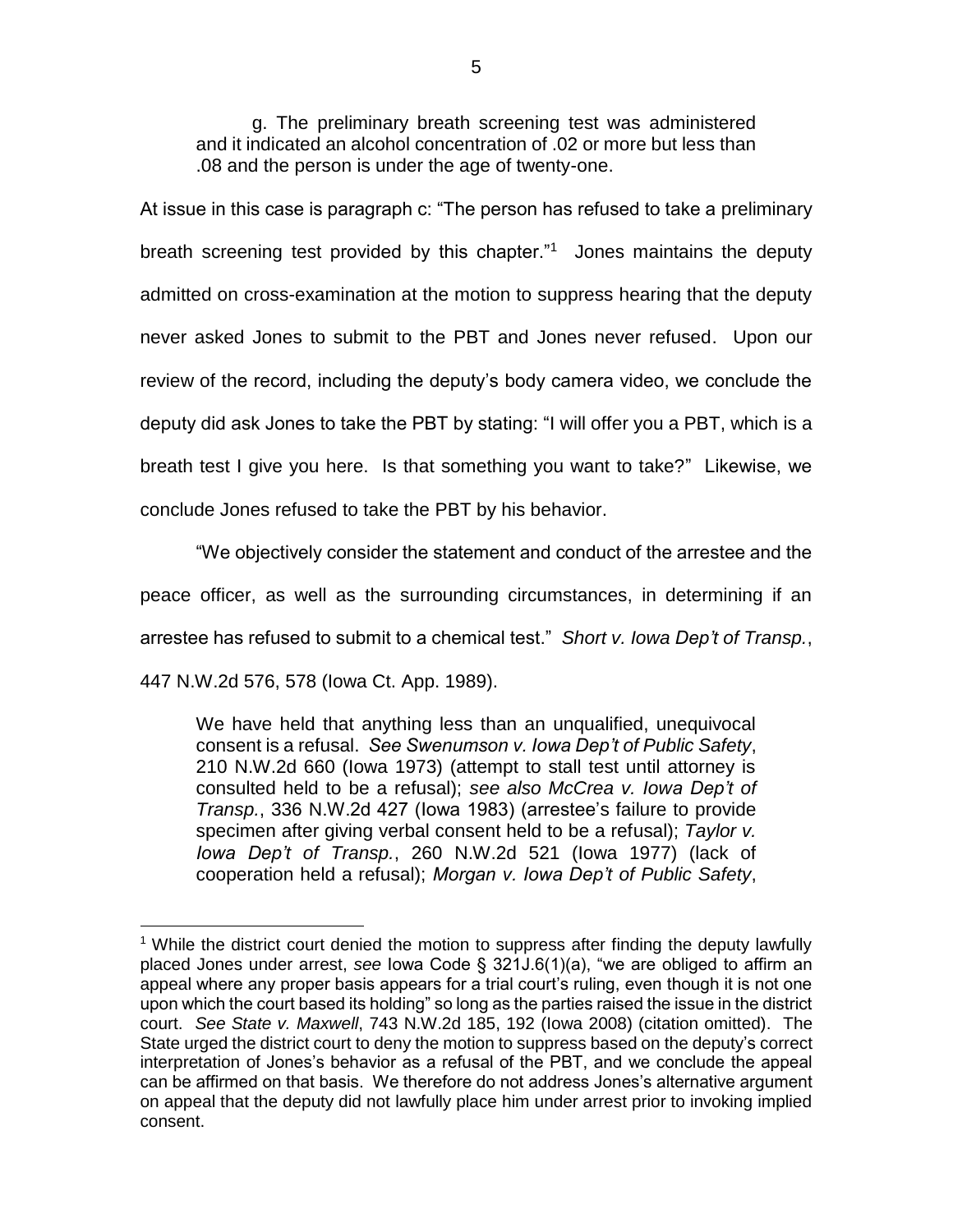227 N.W.2d 155 (Iowa 1975) (consent to blood test at hospital of arrestee's choice held a refusal).

*Ferguson v. Iowa Dep't of Transp.*, 424 N.W.2d 464, 466 (Iowa 1988), *abrogated on other grounds by State v. Hicks*, 791 N.W.2d 89, 95-96 (Iowa 2010); *see also Welch v. Iowa Dep't of Transp.*, 801 N.W.2d 590, 595 (Iowa 2011) ("Our previous decisions establish that a broad definition of the term 'refusal' is more closely aligned with the legislative intent underlying the implied consent statute. In addition to explicit, unqualified refusals, we have found that failures to cooperate, conditional refusals, conditional assents, consents followed by a failure to provide the requested specimen, and consents followed by combative behavior all constitute refusals within the meaning of sections 321J.6(2) and 321J.9(1)."); *State v. Dulaney,* 493 N.W.2d 787, 789 (Iowa 1992) (holding motorist's lack of response to request for chemical test and subsequent statement to "[g]et your search warrant" was a failure to cooperate amounting to implied refusal); *Scarbrough v. Iowa Dep't of Transp*., No. 06-1764, 2007 WL 4553629, at \*4 (Iowa Ct. App. Dec. 28, 2007) ("In light of the fact that Scarbrough made several attempts to sabotage the results of his chemical breath test, we, like the agency, find Scarbrough's actions constituted a de facto refusal.").

While these cases address the issue of a person's refusal to submit to the chemical test after the implied content procedure had been invoked, we find the cases instructive in determining whether Jones refused to submit to the PBT. While Jones did not articulate a verbal negative response to the deputy's question or shake his head no, Jones's refusal was communicated through his prolonged silence immediately after the deputy's question and by Jones's behavior defying

6